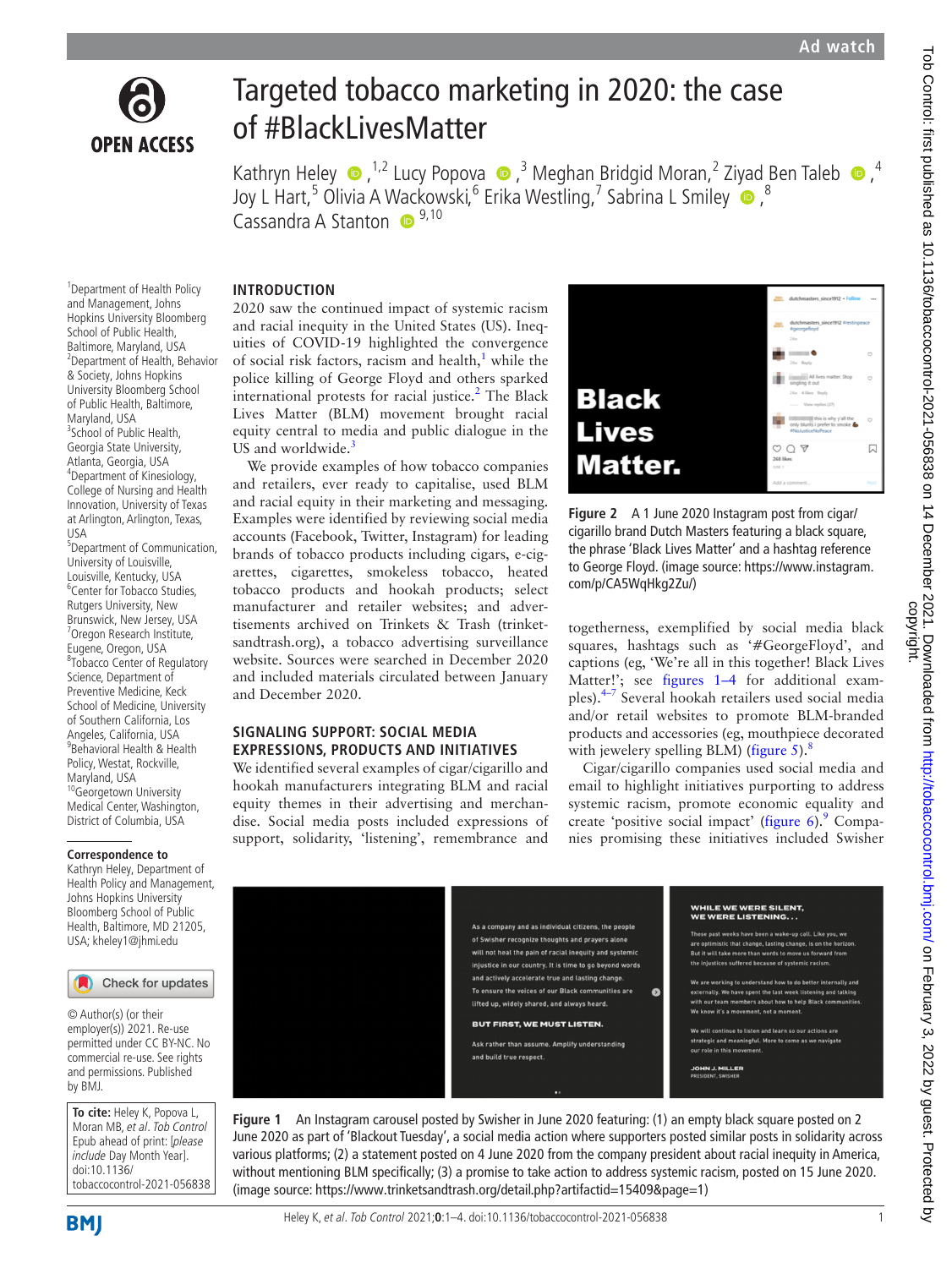

**Figure 3** A 19 June 2020 Instagram post from cigar/cigarillo brand Swisher Sweets referencing Juneteenth and stating 'Reflective and resolute'. (image source: [https://www.instagram.com/p/CBn19YDnAjv/\)](https://www.instagram.com/p/CBn19YDnAjv/)

International and John Middleton Co., makers of Swisher Sweets and Black & Mild cigarillos, products disproportionately used by young, Black consumers.<sup>10 11</sup> Swisher advertised a new 'inclusion, diversity and transformation strategy,' which would partner with multicultural groups and community organisations, 'develop a talent pipeline with Historically Black Colleges and Universities,' and create career opportunities for minorities within their own corporate ranks and economic opportunities for Black-owned businesses, artists, and workers [\(figure](#page-1-1) 6).<sup>[9](#page-2-5)</sup> John Middleton Co. advertised a new initiative which included advertising of Black-owned businesses and an initial commitment of \$1 million to non-profits supporting them ([figure](#page-2-7)  $7$ ).<sup>[12](#page-3-0)</sup>



**Figure 4** Facebook post featuring a black square and a quote from Dr Martin Luther King Jr, posted by hookah company Starbuzz Tobacco on 'Blackout Tuesday' (2 June 2020), a day in which individuals and organisations posted black squares on their social media accounts as a gesture of solidarity with the Black Lives Matter movement and the protests against the police killing of George Floyd. (image source: [https://www.facebook.com/StarbuzzTobacco/photos/a.376580699062/1](https://www.facebook.com/StarbuzzTobacco/photos/a.376580699062/10159078516924063/?type=3&theater) [0159078516924063/?type=3&theater\)](https://www.facebook.com/StarbuzzTobacco/photos/a.376580699062/10159078516924063/?type=3&theater)



**Figure 5** BLM-branded hookah products available for sale in 2020 from Blazze, a commercial website selling hookah products. (image source: [https://www.blazzehookah.com/products/blm-hookah-tip\)](https://www.blazzehookah.com/products/blm-hookah-tip)

## <span id="page-1-0"></span>**DISCUSSION**

The use of BLM and racial equity messaging by the tobacco industry is noteworthy for several reasons. First, the products in these targeted messages—cigars/cigarillos and hookahs are disproportionately used by and cause harm to non-white communities.[13 14](#page-3-1) We did not find similar examples for other tobacco products, such as smokeless tobacco. Second, this marketing of products that exacerbate disparities in tobaccorelated harms<sup>15-17</sup> is in contrast to the work of the BLM movement, which pursues equity and the eradication of the targeting and harming of Black individuals.<sup>18</sup>

Racial inequities in tobacco impact are well documented. In the US, Black individuals assume an inordinate burden of tobacco-related diseases.<sup>15–17</sup> An extensive literature documents the tobacco industry's aggressive targeting of Black communities, such as elevated rates of advertising in Black neighbourhoods,<sup>[15 19](#page-3-2)</sup> price promotions,<sup>[19](#page-3-4)</sup> and the use of culturally-tailored messages and focused marketing in publications with a primarily Black readership to sell menthol cigarettes.[20–22](#page-3-5) Tobacco companies also have a history of making contributions to minority community organisations, scholarship programmes, higher education institutions, media, and elected officials and cultivating relationships with Black leaders and civic groups to promote their public image and further their business interests.<sup>15 23 24</sup> The examples identified in this review illustrate a recent form of this longstanding pattern of tobacco industry-targeted marketing of the



<span id="page-1-1"></span>**Figure 6** An Instagram carousel posted by Swisher Sweets in July 2020 with an update about the company's 'Inclusion, Diversity & Transformation Strategy' to support Black Lives Matter. The posts describe how the brand will create economic opportunities for Blackowned businesses, artists, and workers, as well as introduce the manager who will lead this initiative. (image source: [http://www.](http://www.trinketsandtrash.org/detail.php?artifactid=15408&page=4) [trinketsandtrash.org/detail.php?artifactid=15408&page=4](http://www.trinketsandtrash.org/detail.php?artifactid=15408&page=4))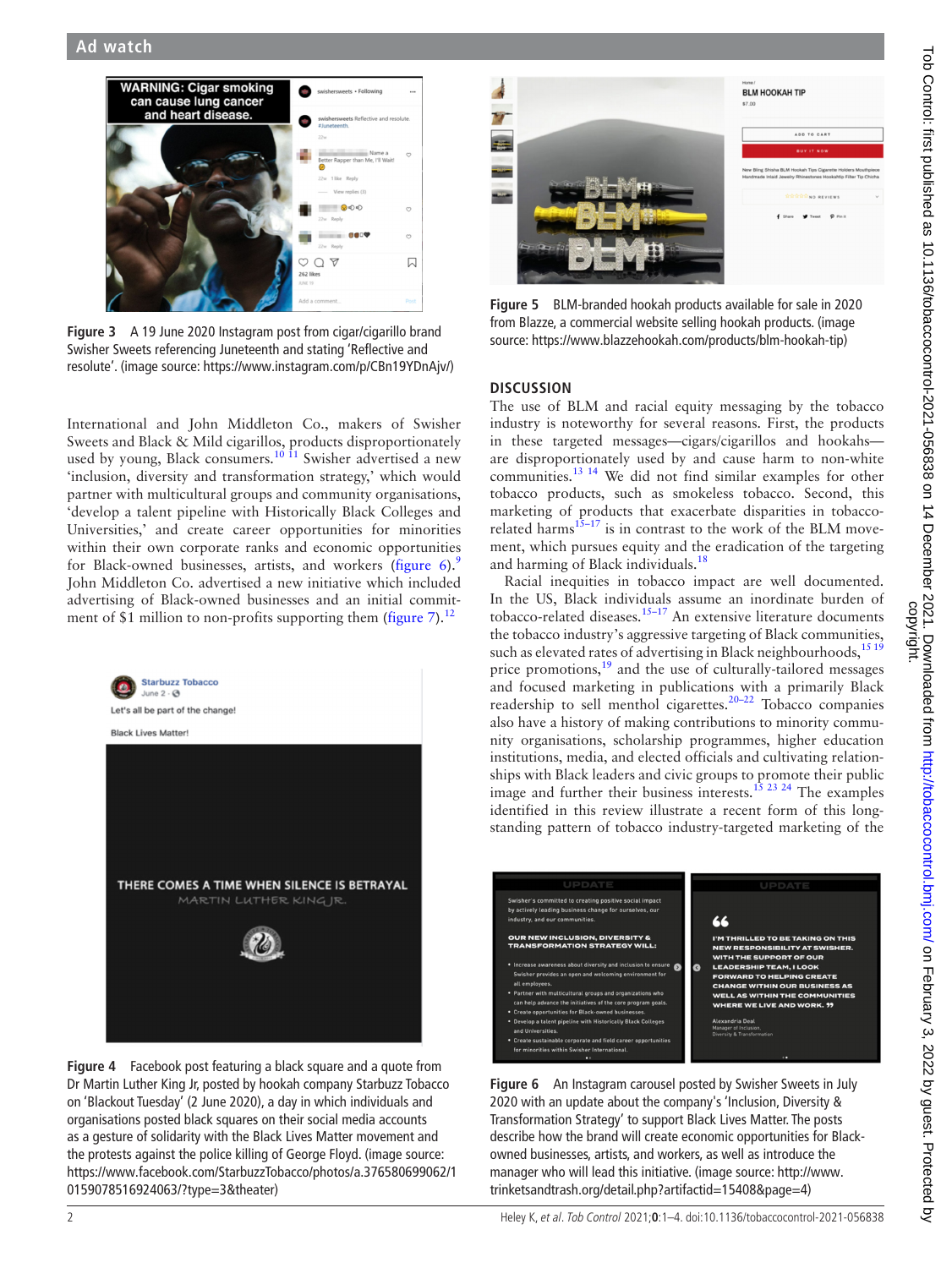#### John Middleton Co. Stands Against Systemic Racism

**Black & Mild** <no-reply@e.blackandmild.com><br>Reply-To: Black & Mild <br/> <br/> <br/> <br/> <br/>cbcunce@e.blackandmild.co Mon, Jul 27, 2020 at 12:02 PM

Read our plan to fight for economic equality

21+ interested in communications from<br>Libelow, please contact us at 1-855-5En all is being sent to you because you certified th<br>ds and should not be forwarded. If you are una



1. Provide an initial \$1MM commitment to nonprofits that support Black Owned Businesses in our community.

2. Strengthen relationships and continue spending toward Black-Owned vendors and suppliers.

3. Utilize our marketing efforts to amplify Black-Owned Businesses.



<span id="page-2-7"></span>**Figure 7** Email from cigar/cigarillo company Black & Mild, sent 27 July 2020, with a message from their parent company, John Middleton Co., supporting Black Lives Matter. The email outlines their Black-Owned Business Initiative plan to address economic inequality. (image source: <http://www.trinketsandtrash.org/detail.php?artifactid=15404&page=1>)

Black community, and reinforce previous studies<sup>25 26</sup> that have established the impact of this targeted marketing on use. As the Food and Drug Administration (FDA) weighs the public health harms and benefits of new tobacco products seeking marketing authorisation, the role of targeted marketing on increasing appeal and attracting/addicting vulnerable populations should be an essential factor in the equation.

Finally, the BLM-related industry messages observed have particular salience amid the FDA's announced intentions to ban flavoured cigars and menthol cigarettes, policies that have the potential to save countless Black lives, $2^7$  and that can follow similar international policy actions.<sup>[28 29](#page-3-8)</sup> Groups such as the African American Tobacco Control Leadership Council have actively advocated for such policies and made use of community organising strategies to inform and mobilise those in communities likely to be impacted by them.<sup>30</sup> History has shown though that previous US efforts to restrict tobacco products, including menthol cigarettes, have been met with industry resistance. In the face of such resistance, the examples highlighted are clearly yet another example of industry exploitation of Black

communities—and not the support the industry purports. The language of BLM support put forth by the tobacco industry (eg, 'it is time to go beyond words and actively accelerate true and lasting change' [figure](#page-0-0)  $1)^4$  $1)^4$  is meaningless unless companies correspondingly align their actions with these words as policy efforts move forward.

**Contributors** KH, LP, CS and MM conceptualised the study. KH conducted the analysis of the data. All authors contributed to data collection; interpretation of the results; and manuscript reviews and revisions.

**Funding** This research was supported, in part, by the National Institute of Drug Abuse (NIDA) and the Food and Drug Administration's Center for Tobacco Products (FDA CTP) award R01DA047397 (LP); National Heart, Lung, and Blood Institute (NHLBI) and FDA CTP awards P50HL120163 and U54HL120163 (JH); NCI and CTP award U54CA22997 (OW); NCI and CTP awards T31RP2083–California Tobacco-Related Disease Research Program (TRDRP) (SS); an Innovation in Regulatory Science Award from the Burroughs Wellcome Fund (MM); and NIDA and FDA CTP for the Center for Coordination of Analytics, Science, Enhancement and Logistics (CASEL) in Tobacco Regulatory Science U54DA046060-01 (CS).

**Disclaimer** The content of this paper is solely the responsibility of the authors and does not necessarily represent the official views of the co-authors' institutions, the NIH or the FDA.

**Competing interests** MM has served as a paid expert witness in litigation sponsored by the Public Health Advocacy Institute against RJ Reynolds. This arrangement was reviewed and approved by the Johns Hopkins University in accordance with its conflict of interest policies. No potential perceived conflicts were declared by the other co-authors.

**Patient consent for publication** Not required.

**Provenance and peer review** Not commissioned; externally peer reviewed.

**Open access** This is an open access article distributed in accordance with the Creative Commons Attribution Non Commercial (CC BY-NC 4.0) license, which permits others to distribute, remix, adapt, build upon this work non-commercially, and license their derivative works on different terms, provided the original work is properly cited, appropriate credit is given, any changes made indicated, and the use is non-commercial. See: [http://creativecommons.org/licenses/by-nc/4.0/.](http://creativecommons.org/licenses/by-nc/4.0/)

#### **ORCID iDs**

Kathryn Heley <http://orcid.org/0000-0003-3074-2294> Lucy Popova<http://orcid.org/0000-0002-3450-4579> Ziyad Ben Taleb<http://orcid.org/0000-0001-6894-5535> Sabrina L Smiley <http://orcid.org/0000-0003-3202-7534> Cassandra A Stanton<http://orcid.org/0000-0001-5329-6261>

#### **REFERENCES**

- <span id="page-2-0"></span>1 Egede LE, Walker RJ. Structural racism, social risk factors, and Covid-19 - a dangerous convergence for black Americans. [N Engl J Med](http://dx.doi.org/10.1056/NEJMp2023616) 2020;383:e77.
- <span id="page-2-1"></span>2 Westerman A, Benk R, Greene D. In 2020, protests spread across the globe with a similar message: black lives matter. morning edition, 2020. Available: [https://www.](https://www.npr.org/2020/12/%2030/950053607/in-2020-protests-spread-across-the-globe-with-a-similar-message-black-lives-matt) [npr.org/2020/12/ 30/950053607/in-2020-protests-spread-across-the-globe-with-a](https://www.npr.org/2020/12/%2030/950053607/in-2020-protests-spread-across-the-globe-with-a-similar-message-black-lives-matt)[similar-message-black-lives-matt](https://www.npr.org/2020/12/%2030/950053607/in-2020-protests-spread-across-the-globe-with-a-similar-message-black-lives-matt) [Accessed 20 Sep 2021].
- <span id="page-2-2"></span>3 Gramlich J. Americans have heard more about clashes between police and protestors than other recent news stories. Pew Research Center, 2020. Available: [https://www.](https://www.pewresearch.org/fact-tank/2020/09/16/americans-have-heard-more-about-clashes-between-police-and-protesters-than-other-recent-news-stories/) [pewresearch.org/fact-tank/2020/09/16/americans-have-heard-more-about-clashes](https://www.pewresearch.org/fact-tank/2020/09/16/americans-have-heard-more-about-clashes-between-police-and-protesters-than-other-recent-news-stories/)[between-police-and-protesters-than-other-recent-news-stories/](https://www.pewresearch.org/fact-tank/2020/09/16/americans-have-heard-more-about-clashes-between-police-and-protesters-than-other-recent-news-stories/) [Accessed 21 Sep 2021].
- <span id="page-2-3"></span>4 Swisher. While we were silent, we were listening. Available: [http://www.](http://www.trinketsandtrash.org/detail.php?artifactid=15409&page=3) [trinketsandtrash.org/detail.php?artifactid=15409&page=3](http://www.trinketsandtrash.org/detail.php?artifactid=15409&page=3) [Accessed 3 Dec 2020].
- 5 Dutch Masters. Black lives matter. Available: [https://www.instagram.com/p/](https://www.instagram.com/p/CA5WqHkg2Zu/) [CA5WqHkg2Zu/](https://www.instagram.com/p/CA5WqHkg2Zu/) [Accessed 3 Dec 2020].
- 6 Swisher Sweets. Reflective and resolute. Available: [https://www.instagram.com/p/](https://www.instagram.com/p/CBn19YDnAjv/) [CBn19YDnAjv/](https://www.instagram.com/p/CBn19YDnAjv/) [Accessed 3 Dec 2020].
- 7 Starbuzz Tobacco. There comes a time when silence is betrayal. Available: [http://www.](http://www.trinketsandtrash.org/detail.php?artifactid=15408&page=4) [trinketsandtrash.org/detail.php?artifactid=15408&page=4](http://www.trinketsandtrash.org/detail.php?artifactid=15408&page=4) [Accessed 3 Dec 2020].
- <span id="page-2-4"></span>8 Blazze. BLM Hookah tip. Available: [https://www.blazzehookah.com/products/blm](https://www.blazzehookah.com/products/blm-hookah-tip)[hookah-tip](https://www.blazzehookah.com/products/blm-hookah-tip) [Accessed 3 Dec 2020].
- <span id="page-2-5"></span>9 Swisher Sweets. Our new inclusion, diversity & transformation strategy. Available: <http://www.trinketsandtrash.org/detail.php?artifactid=15408&page=4>[Accessed 3 Dec 2020].
- <span id="page-2-6"></span>10 Creamer MR, Wang TW, Babb S, et al. Tobacco product use and cessation indicators among adults - United States, 2018. [MMWR Morb Mortal Wkly Rep](http://dx.doi.org/10.15585/mmwr.mm6845a2) 2019;68:1013–9.
- 11 Chang CM, Corey CG, Rostron BL, et al. Systematic review of cigar smoking and all cause and smoking related mortality. [BMC Public Health](http://dx.doi.org/10.1186/s12889-015-1617-5) 2015;15:390.